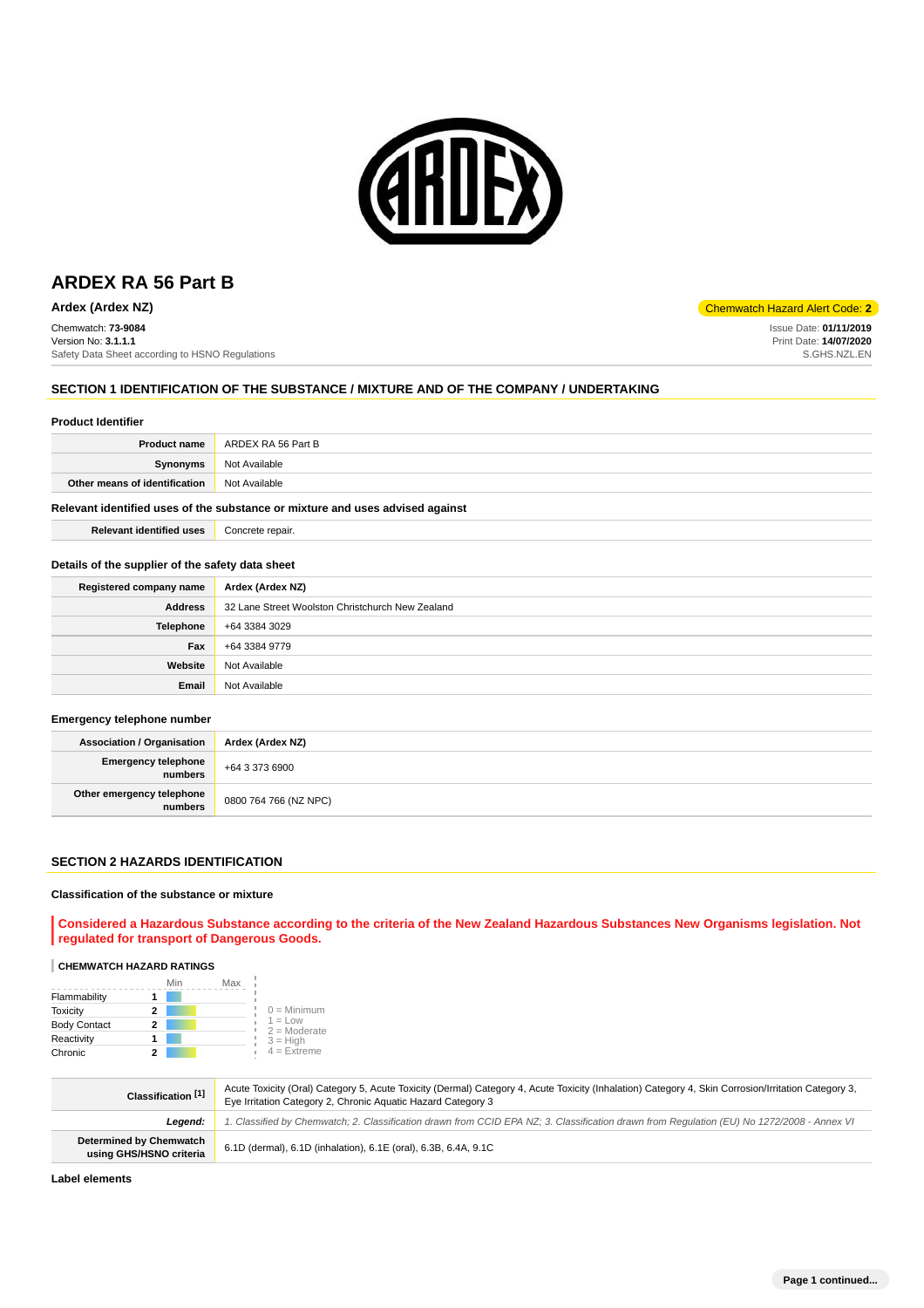| Hazard pictogram(s)                          |                                                    |
|----------------------------------------------|----------------------------------------------------|
| <b>SIGNAL WORD</b>                           | <b>WARNING</b>                                     |
| Hazard statement(s)                          |                                                    |
| H303                                         | May be harmful if swallowed.                       |
| H312                                         | Harmful in contact with skin.                      |
| H332                                         | Harmful if inhaled.                                |
| H316                                         | Causes mild skin irritation.                       |
| H319                                         | Causes serious eye irritation.                     |
| H412                                         | Harmful to aquatic life with long lasting effects. |
| <b>Precautionary statement(s) Prevention</b> |                                                    |
| P271                                         | Use only outdoors or in a well-ventilated area.    |

| P261             | Avoid breathing mist/vapours/spray.                                        |
|------------------|----------------------------------------------------------------------------|
| P <sub>273</sub> | Avoid release to the environment.                                          |
| <b>P280</b>      | Wear protective gloves/protective clothing/eye protection/face protection. |

### **Precautionary statement(s) Response**

| P312           | Call a POISON CENTER/doctor/physician/first aider/if you feel unwell.                                                            |
|----------------|----------------------------------------------------------------------------------------------------------------------------------|
| P321           | Specific treatment (see advice on this label).                                                                                   |
| P305+P351+P338 | IF IN EYES: Rinse cautiously with water for several minutes. Remove contact lenses, if present and easy to do. Continue rinsing. |
| P332+P313      | If skin irritation occurs: Get medical advice/attention.                                                                         |

# **Precautionary statement(s) Storage**

#### Not Applicable

**Precautionary statement(s) Disposal**

**P501** Dispose of contents/container to authorised hazardous or special waste collection point in accordance with any local regulation.

# **SECTION 3 COMPOSITION / INFORMATION ON INGREDIENTS**

 $\hat{\mathbf{r}}$ 

### **Substances**

See section below for composition of Mixtures

## **Mixtures**

| <b>CAS No</b> | %[weight] | <b>Name</b>                                   |
|---------------|-----------|-----------------------------------------------|
| 6846-50-0     | < 35      | 2.2.4-trimethyl-1.3-pentanediol diisobutvrate |
| 9049-71-2     | $30$      | sucrose, propoxylated                         |
| 25791-96-2    | $30$      | polypropylene glycol glyceryl ether           |

# **SECTION 4 FIRST AID MEASURES**

# **Description of first aid measures**

| <b>Eye Contact</b>  | If this product comes in contact with the eyes:<br>▶ Wash out immediately with fresh running water.<br>Ensure complete irrigation of the eye by keeping eyelids apart and away from eye and moving the eyelids by occasionally lifting the upper<br>and lower lids.<br>▶ Seek medical attention without delay; if pain persists or recurs seek medical attention.<br>▶ Removal of contact lenses after an eye injury should only be undertaken by skilled personnel.                                 |
|---------------------|------------------------------------------------------------------------------------------------------------------------------------------------------------------------------------------------------------------------------------------------------------------------------------------------------------------------------------------------------------------------------------------------------------------------------------------------------------------------------------------------------|
| <b>Skin Contact</b> | If skin contact occurs:<br>Inmediately remove all contaminated clothing, including footwear.<br>Flush skin and hair with running water (and soap if available).<br>▶ Seek medical attention in event of irritation.                                                                                                                                                                                                                                                                                  |
| Inhalation          | If fumes or combustion products are inhaled remove from contaminated area.<br>Lay patient down. Keep warm and rested.<br>▶ Prostheses such as false teeth, which may block airway, should be removed, where possible, prior to initiating first aid procedures.<br>Apply artificial respiration if not breathing, preferably with a demand valve resuscitator, bag-valve mask device, or pocket mask as trained.<br>Perform CPR if necessary.<br>Transport to hospital, or doctor.                   |
| Ingestion           | If swallowed do <b>NOT</b> induce vomiting.<br>► If vomiting occurs, lean patient forward or place on left side (head-down position, if possible) to maintain open airway and prevent aspiration.<br>• Observe the patient carefully.<br>▶ Never give liquid to a person showing signs of being sleepy or with reduced awareness; i.e. becoming unconscious.<br>• Give water to rinse out mouth, then provide liquid slowly and as much as casualty can comfortably drink.<br>▶ Seek medical advice. |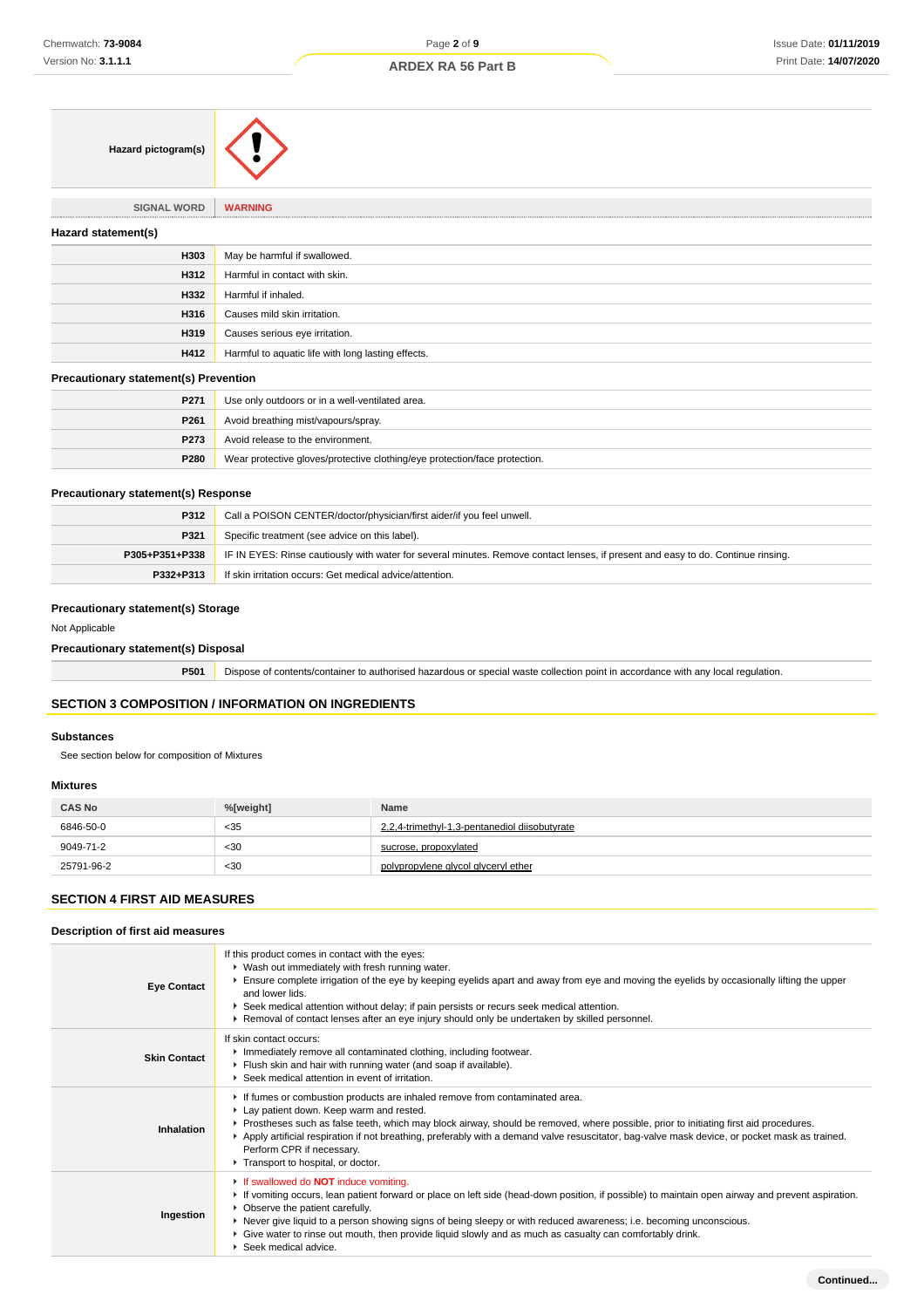### **Indication of any immediate medical attention and special treatment needed**

Treat symptomatically.

# **SECTION 5 FIREFIGHTING MEASURES**

# **Extinguishing media**

- Foam.
- Dry chemical powder.
- ▶ BCF (where regulations permit).
- ▶ Carbon dioxide.

# **Special hazards arising from the substrate or mixture**

| <b>Fire Incompatibility</b>    | ► Avoid contamination with oxidising agents i.e. nitrates, oxidising acids, chlorine bleaches, pool chlorine etc. as ignition may result                                                                                                                                                                                                                                                                                              |
|--------------------------------|---------------------------------------------------------------------------------------------------------------------------------------------------------------------------------------------------------------------------------------------------------------------------------------------------------------------------------------------------------------------------------------------------------------------------------------|
| <b>Advice for firefighters</b> |                                                                                                                                                                                                                                                                                                                                                                                                                                       |
| <b>Fire Fighting</b>           | Alert Fire Brigade and tell them location and nature of hazard.<br>▶ Wear full body protective clothing with breathing apparatus.<br>► Prevent, by any means available, spillage from entering drains or water course.<br>► Use water delivered as a fine spray to control fire and cool adjacent area.                                                                                                                               |
| <b>Fire/Explosion Hazard</b>   | $\triangleright$ Combustible.<br>▶ Slight fire hazard when exposed to heat or flame.<br>► Heating may cause expansion or decomposition leading to violent rupture of containers.<br>• On combustion, may emit toxic fumes of carbon monoxide (CO).<br>Combustion products include:<br>carbon dioxide (CO2)<br>other pyrolysis products typical of burning organic material.<br>May emit poisonous fumes.<br>May emit corrosive fumes. |

# **SECTION 6 ACCIDENTAL RELEASE MEASURES**

**Personal precautions, protective equipment and emergency procedures**

See section 8

### **Environmental precautions**

See section 12

## **Methods and material for containment and cleaning up**

| <b>Minor Spills</b> | Slippery when spilt.<br>Remove all ignition sources.<br>• Clean up all spills immediately.<br>Avoid breathing vapours and contact with skin and eyes.<br>$\blacktriangleright$ Control personal contact with the substance, by using protective equipment. |
|---------------------|------------------------------------------------------------------------------------------------------------------------------------------------------------------------------------------------------------------------------------------------------------|
| <b>Major Spills</b> | Slippery when spilt.<br>Moderate hazard.<br>• Clear area of personnel and move upwind.<br>Alert Fire Brigade and tell them location and nature of hazard.<br>Wear breathing apparatus plus protective gloves.                                              |

Personal Protective Equipment advice is contained in Section 8 of the SDS.

# **SECTION 7 HANDLING AND STORAGE**

# **Precautions for safe handling**

| Safe handling                                                | Avoid all personal contact, including inhalation.<br>▶ Wear protective clothing when risk of exposure occurs.<br>Use in a well-ventilated area.<br>Prevent concentration in hollows and sumps.<br>DO NOT allow clothing wet with material to stay in contact with skin |
|--------------------------------------------------------------|------------------------------------------------------------------------------------------------------------------------------------------------------------------------------------------------------------------------------------------------------------------------|
| Other information                                            | Storage temperature: 18-30 degC. Do not exceed 48 degC.<br>Store in original containers.<br>▶ Keep containers securely sealed.<br>▶ No smoking, naked lights or ignition sources.<br>Store in a cool, dry, well-ventilated area.                                       |
| Conditions for safe storage, including any incompatibilities |                                                                                                                                                                                                                                                                        |
| Suitable container                                           | ▶ Metal can or drum<br>Packaging as recommended by manufacturer.<br>• Check all containers are clearly labelled and free from leaks.                                                                                                                                   |

# Avoid strong bases.

**Storage incompatibility** Avoid reaction with oxidising agents

# **SECTION 8 EXPOSURE CONTROLS / PERSONAL PROTECTION**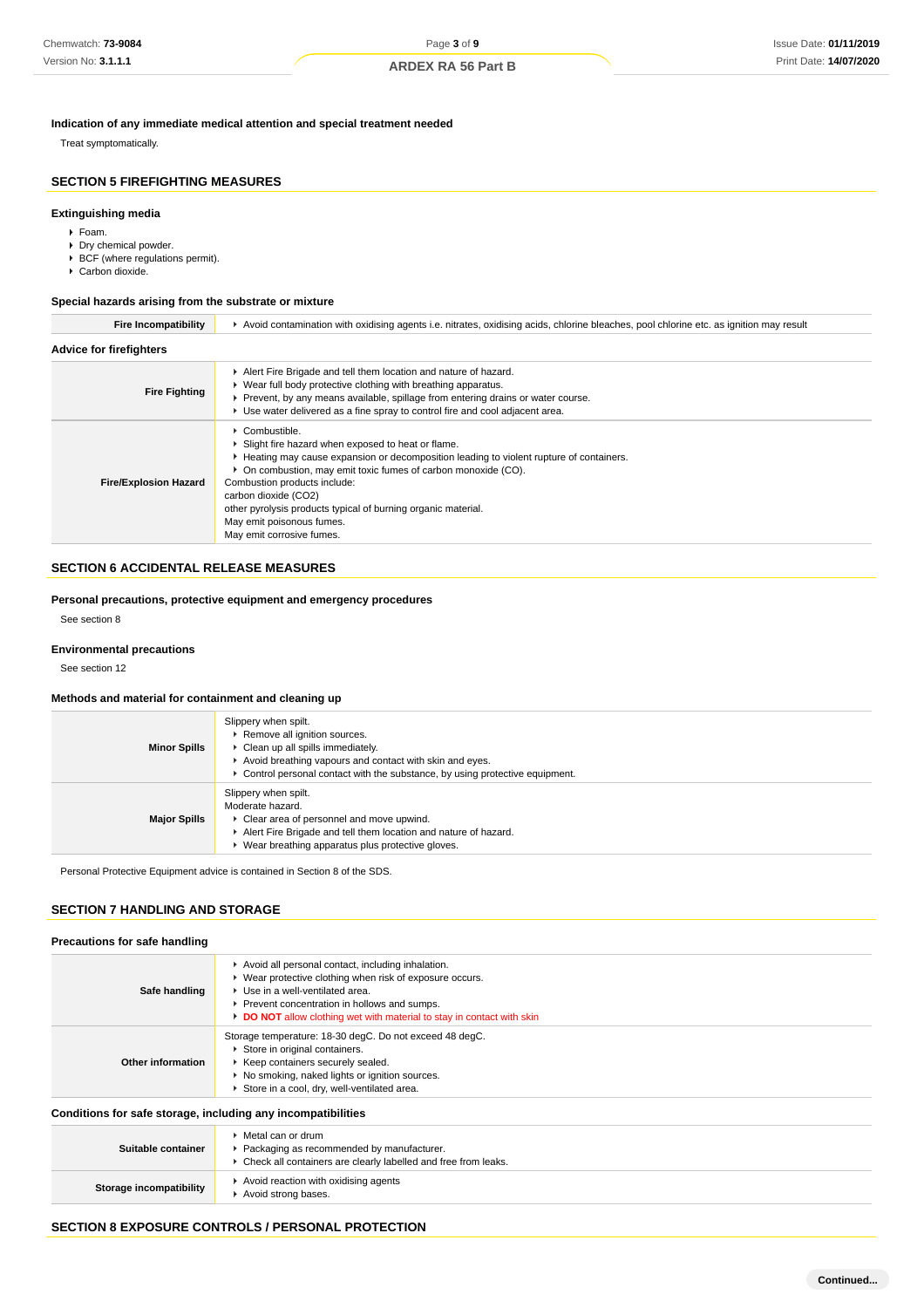# **Control parameters**

| Control parameters                               |                                                                                                                                                                                                                                                                                                                                                                                                                                                                                                                                                                                                                                                                                                          |               |                                         |               |  |
|--------------------------------------------------|----------------------------------------------------------------------------------------------------------------------------------------------------------------------------------------------------------------------------------------------------------------------------------------------------------------------------------------------------------------------------------------------------------------------------------------------------------------------------------------------------------------------------------------------------------------------------------------------------------------------------------------------------------------------------------------------------------|---------------|-----------------------------------------|---------------|--|
| <b>OCCUPATIONAL EXPOSURE LIMITS (OEL)</b>        |                                                                                                                                                                                                                                                                                                                                                                                                                                                                                                                                                                                                                                                                                                          |               |                                         |               |  |
| <b>INGREDIENT DATA</b>                           |                                                                                                                                                                                                                                                                                                                                                                                                                                                                                                                                                                                                                                                                                                          |               |                                         |               |  |
| Not Available                                    |                                                                                                                                                                                                                                                                                                                                                                                                                                                                                                                                                                                                                                                                                                          |               |                                         |               |  |
| <b>EMERGENCY LIMITS</b>                          |                                                                                                                                                                                                                                                                                                                                                                                                                                                                                                                                                                                                                                                                                                          |               |                                         |               |  |
| Ingredient                                       | <b>Material name</b>                                                                                                                                                                                                                                                                                                                                                                                                                                                                                                                                                                                                                                                                                     | TEEL-1        | TEEL-2                                  | TEEL-3        |  |
| ARDEX RA 56 Part B                               | Not Available                                                                                                                                                                                                                                                                                                                                                                                                                                                                                                                                                                                                                                                                                            | Not Available | Not Available                           | Not Available |  |
| Ingredient                                       | <b>Original IDLH</b>                                                                                                                                                                                                                                                                                                                                                                                                                                                                                                                                                                                                                                                                                     |               | <b>Revised IDLH</b>                     |               |  |
| 2,2,4-trimethyl-1,3-pentanediol<br>diisobutyrate | Not Available                                                                                                                                                                                                                                                                                                                                                                                                                                                                                                                                                                                                                                                                                            |               | Not Available                           |               |  |
| sucrose, propoxylated                            | Not Available                                                                                                                                                                                                                                                                                                                                                                                                                                                                                                                                                                                                                                                                                            |               | Not Available                           |               |  |
| polypropylene glycol glyceryl<br>ether           | Not Available                                                                                                                                                                                                                                                                                                                                                                                                                                                                                                                                                                                                                                                                                            |               | Not Available                           |               |  |
| OCCUPATIONAL EXPOSURE BANDING                    |                                                                                                                                                                                                                                                                                                                                                                                                                                                                                                                                                                                                                                                                                                          |               |                                         |               |  |
| Ingredient                                       | <b>Occupational Exposure Band Rating</b>                                                                                                                                                                                                                                                                                                                                                                                                                                                                                                                                                                                                                                                                 |               | <b>Occupational Exposure Band Limit</b> |               |  |
| 2,2,4-trimethyl-1,3-pentanediol<br>diisobutyrate | Е                                                                                                                                                                                                                                                                                                                                                                                                                                                                                                                                                                                                                                                                                                        |               | $\leq 0.1$ ppm                          |               |  |
| Notes:                                           | Occupational exposure banding is a process of assigning chemicals into specific categories or bands based on a chemical's potency and the<br>adverse health outcomes associated with exposure. The output of this process is an occupational exposure band (OEB), which corresponds to a<br>range of exposure concentrations that are expected to protect worker health.                                                                                                                                                                                                                                                                                                                                 |               |                                         |               |  |
| <b>Exposure controls</b>                         |                                                                                                                                                                                                                                                                                                                                                                                                                                                                                                                                                                                                                                                                                                          |               |                                         |               |  |
| Appropriate engineering<br>controls              | Engineering controls are used to remove a hazard or place a barrier between the worker and the hazard. Well-designed engineering controls can<br>be highly effective in protecting workers and will typically be independent of worker interactions to provide this high level of protection.<br>The basic types of engineering controls are:<br>Process controls which involve changing the way a job activity or process is done to reduce the risk.<br>Enclosure and/or isolation of emission source which keeps a selected hazard "physically" away from the worker and ventilation that strategically<br>"adds" and "removes" air in the work environment.                                          |               |                                         |               |  |
| <b>Personal protection</b>                       |                                                                                                                                                                                                                                                                                                                                                                                                                                                                                                                                                                                                                                                                                                          |               |                                         |               |  |
| Eye and face protection                          | Safety glasses with side shields.<br>Chemical goggles.<br>▶ Contact lenses may pose a special hazard; soft contact lenses may absorb and concentrate irritants. A written policy document, describing<br>the wearing of lenses or restrictions on use, should be created for each workplace or task.                                                                                                                                                                                                                                                                                                                                                                                                     |               |                                         |               |  |
| <b>Skin protection</b>                           | See Hand protection below                                                                                                                                                                                                                                                                                                                                                                                                                                                                                                                                                                                                                                                                                |               |                                         |               |  |
| Hands/feet protection                            | ▶ Wear chemical protective gloves, e.g. PVC.<br>▶ Wear safety footwear or safety gumboots, e.g. Rubber<br>The selection of suitable gloves does not only depend on the material, but also on further marks of quality which vary from manufacturer to<br>manufacturer. Where the chemical is a preparation of several substances, the resistance of the glove material can not be calculated in advance<br>and has therefore to be checked prior to the application.<br>The exact break through time for substances has to be obtained from the manufacturer of the protective gloves and has to be observed when<br>making a final choice.<br>Personal hygiene is a key element of effective hand care. |               |                                         |               |  |
| <b>Body protection</b>                           | See Other protection below                                                                                                                                                                                                                                                                                                                                                                                                                                                                                                                                                                                                                                                                               |               |                                         |               |  |
| Other protection                                 | • Overalls.<br>▶ P.V.C apron.<br>Barrier cream.<br>Skin cleansing cream.                                                                                                                                                                                                                                                                                                                                                                                                                                                                                                                                                                                                                                 |               |                                         |               |  |

### **Respiratory protection**

Type A-P Filter of sufficient capacity. (AS/NZS 1716 & 1715, EN 143:2000 & 149:2001, ANSI Z88 or national equivalent)

Selection of the Class and Type of respirator will depend upon the level of breathing zone contaminant and the chemical nature of the contaminant. Protection Factors (defined as the ratio of contaminant outside and inside the mask) may also be important.

| Required minimum protection factor | Maximum gas/vapour concentration present in air p.p.m. (by volume) | <b>Half-face Respirator</b> | <b>Full-Face Respirator</b> |
|------------------------------------|--------------------------------------------------------------------|-----------------------------|-----------------------------|
| up to 10                           | 1000                                                               | A-AUS / Class1 P2           | $\overline{\phantom{a}}$    |
| up to 50                           | 1000                                                               |                             | A-AUS / Class 1 P2          |
| up to 50                           | 5000                                                               | Airline *                   | -                           |
| up to 100                          | 5000                                                               |                             | A-2 P2                      |
| up to 100                          | 10000                                                              |                             | A-3 P2                      |
| $100+$                             |                                                                    |                             | Airline**                   |

\* - Continuous Flow \*\* - Continuous-flow or positive pressure demand

A(All classes) = Organic vapours, B AUS or B1 = Acid gasses, B2 = Acid gas or hydrogen cyanide(HCN), B3 = Acid gas or hydrogen cyanide(HCN), E = Sulfur dioxide(SO2), G = Agricultural chemicals, K = Ammonia(NH3), Hg = Mercury, NO = Oxides of nitrogen, MB = Methyl bromide, AX = Low boiling point organic compounds(below 65 degC)

Cartridge respirators should never be used for emergency ingress or in areas of unknown vapour concentrations or oxygen content.

F The wearer must be warned to leave the contaminated area immediately on detecting any odours through the respirator. The odour may indicate that the mask is not functioning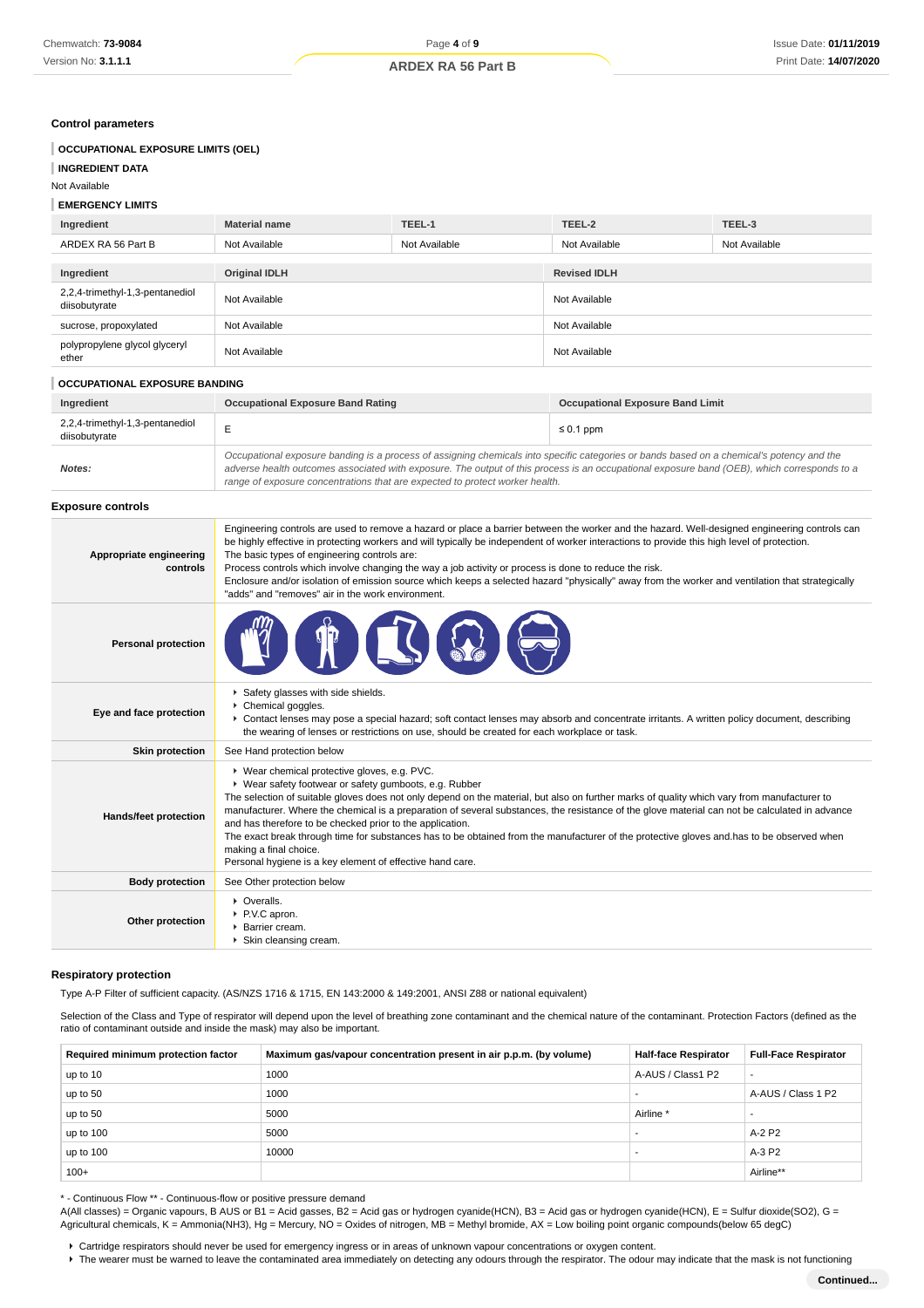properly, that the vapour concentration is too high, or that the mask is not properly fitted. Because of these limitations, only restricted use of cartridge respirators is considered appropriate.

Cartridge performance is affected by humidity. Cartridges should be changed after 2 hr of continuous use unless it is determined that the humidity is less than 75%, in which case, cartridges can be used for 4 hr. Used cartridges should be discarded daily, regardless of the length of time used

# **SECTION 9 PHYSICAL AND CHEMICAL PROPERTIES**

### **Information on basic physical and chemical properties**

| Appearance                                      | Light grey liquid with slight odour. |                                            |                |
|-------------------------------------------------|--------------------------------------|--------------------------------------------|----------------|
|                                                 |                                      |                                            |                |
| <b>Physical state</b>                           | Liquid                               | Relative density (Water = 1)               | Not Available  |
| Odour                                           | Not Available                        | Partition coefficient n-octanol<br>/ water | Not Available  |
| <b>Odour threshold</b>                          | Not Available                        | Auto-ignition temperature (°C)             | Not Available  |
| pH (as supplied)                                | Not Available                        | <b>Decomposition temperature</b>           | Not Available  |
| Melting point / freezing point<br>(°C)          | Not Available                        | Viscosity (cSt)                            | Not Available  |
| Initial boiling point and boiling<br>range (°C) | Not Available                        | Molecular weight (g/mol)                   | Not Applicable |
| Flash point (°C)                                | 129 (TCC)                            | <b>Taste</b>                               | Not Available  |
| <b>Evaporation rate</b>                         | Not Available                        | <b>Explosive properties</b>                | Not Available  |
| Flammability                                    | Not Applicable                       | <b>Oxidising properties</b>                | Not Available  |
| Upper Explosive Limit (%)                       | Not Available                        | Surface Tension (dyn/cm or<br>$mN/m$ )     | Not Available  |
| Lower Explosive Limit (%)                       | Not Available                        | <b>Volatile Component (%vol)</b>           | Not Available  |
| Vapour pressure (kPa)                           | Negligible                           | Gas group                                  | Not Available  |
| Solubility in water                             | Not Available                        | pH as a solution (1%)                      | Not Available  |
| Vapour density (Air = 1)                        | Not Available                        | VOC g/L                                    | Not Available  |

# **SECTION 10 STABILITY AND REACTIVITY**

| Reactivity                                 | See section 7                                                                                                                      |
|--------------------------------------------|------------------------------------------------------------------------------------------------------------------------------------|
| <b>Chemical stability</b>                  | • Unstable in the presence of incompatible materials.<br>Product is considered stable.<br>Hazardous polymerisation will not occur. |
| Possibility of hazardous<br>reactions      | See section 7                                                                                                                      |
| <b>Conditions to avoid</b>                 | See section 7                                                                                                                      |
| Incompatible materials                     | See section 7                                                                                                                      |
| <b>Hazardous decomposition</b><br>products | See section 5                                                                                                                      |

# **SECTION 11 TOXICOLOGICAL INFORMATION**

### **Information on toxicological effects**

| Inhaled                   | Inhalation of vapours or aerosols (mists, fumes), generated by the material during the course of normal handling, may be harmful.<br>The material is not thought to produce respiratory irritation (as classified by EC Directives using animal models). Nevertheless inhalation of<br>vapours, fumes or aerosols, especially for prolonged periods, may produce respiratory discomfort and occasionally, distress.<br>Inhalation of vapours may cause drowsiness and dizziness. This may be accompanied by sleepiness, reduced alertness, loss of reflexes, lack of<br>co-ordination, and vertigo.<br>Inhalation hazard is increased at higher temperatures.                                                                                                                                                                      |                                    |  |
|---------------------------|------------------------------------------------------------------------------------------------------------------------------------------------------------------------------------------------------------------------------------------------------------------------------------------------------------------------------------------------------------------------------------------------------------------------------------------------------------------------------------------------------------------------------------------------------------------------------------------------------------------------------------------------------------------------------------------------------------------------------------------------------------------------------------------------------------------------------------|------------------------------------|--|
| Ingestion                 | Accidental ingestion of the material may be damaging to the health of the individual.                                                                                                                                                                                                                                                                                                                                                                                                                                                                                                                                                                                                                                                                                                                                              |                                    |  |
| <b>Skin Contact</b>       | Skin contact with the material may be harmful; systemic effects may result following absorption.<br>There is some evidence to suggest that the material may cause mild but significant inflammation of the skin either following direct contact or after<br>a delay of some time. Repeated exposure can cause contact dermatitis which is characterised by redness, swelling and blistering.<br>Repeated exposure may cause skin cracking, flaking or drying following normal handling and use.<br>Open cuts, abraded or irritated skin should not be exposed to this material<br>Entry into the blood-stream, through, for example, cuts, abrasions or lesions, may produce systemic injury with harmful effects. Examine the skin<br>prior to the use of the material and ensure that any external damage is suitably protected. |                                    |  |
| Eye                       | This material can cause eye irritation and damage in some persons.                                                                                                                                                                                                                                                                                                                                                                                                                                                                                                                                                                                                                                                                                                                                                                 |                                    |  |
| <b>Chronic</b>            | Harmful: danger of serious damage to health by prolonged exposure through inhalation.<br>This material can cause serious damage if one is exposed to it for long periods. It can be assumed that it contains a substance which can<br>produce severe defects.<br>Prolonged or repeated skin contact may cause drying with cracking, irritation and possible dermatitis following.<br>Substance accumulation, in the human body, may occur and may cause some concern following repeated or long-term occupational exposure.                                                                                                                                                                                                                                                                                                        |                                    |  |
|                           |                                                                                                                                                                                                                                                                                                                                                                                                                                                                                                                                                                                                                                                                                                                                                                                                                                    |                                    |  |
| <b>ARDEX RA 56 Part B</b> | <b>TOXICITY</b><br>Not Available                                                                                                                                                                                                                                                                                                                                                                                                                                                                                                                                                                                                                                                                                                                                                                                                   | <b>IRRITATION</b><br>Not Available |  |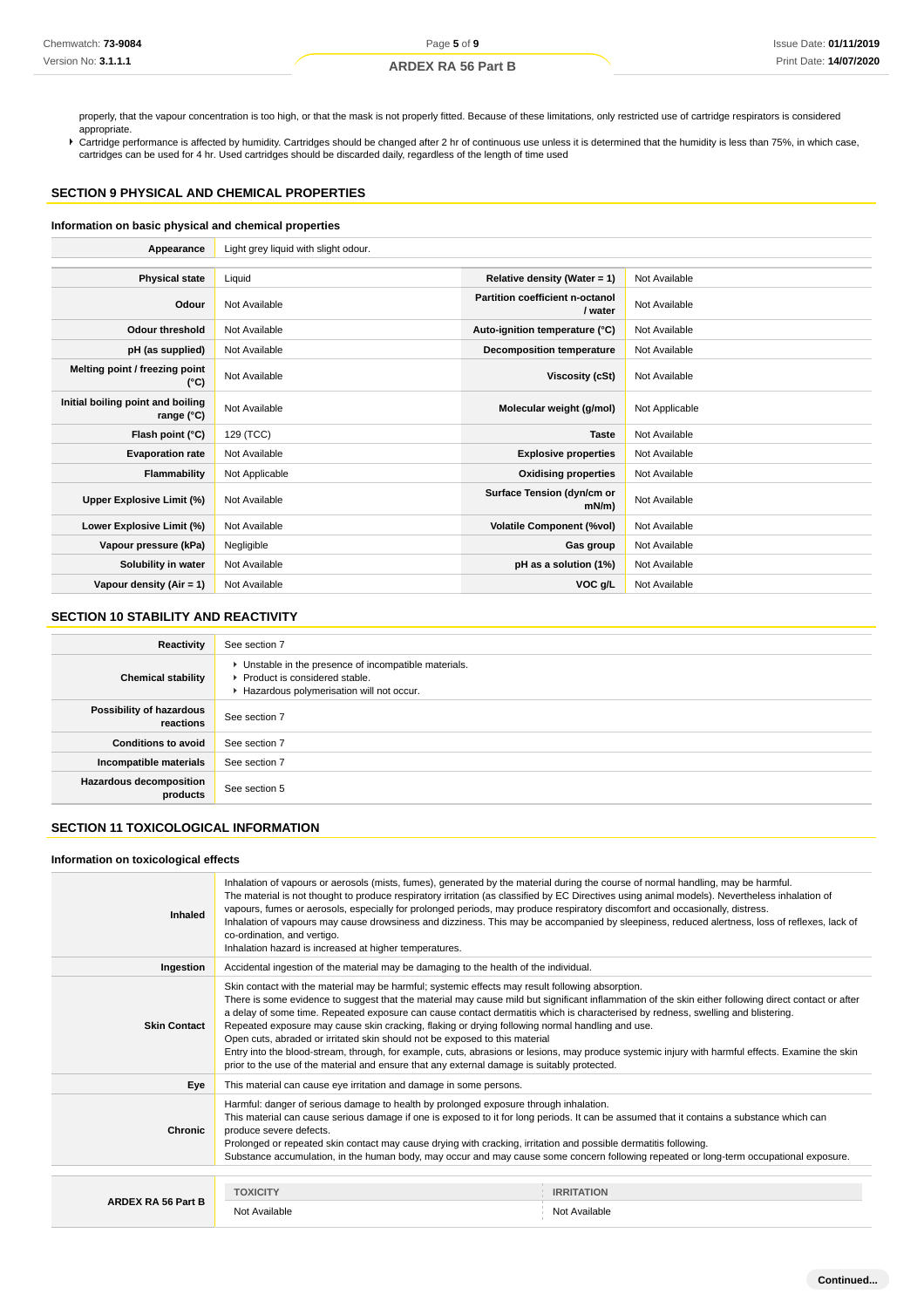|                                                             | <b>TOXICITY</b>                                                                                                                            | <b>IRRITATION</b>                                                                                                                                                                                                                                                                                                                                                                                                                          |  |
|-------------------------------------------------------------|--------------------------------------------------------------------------------------------------------------------------------------------|--------------------------------------------------------------------------------------------------------------------------------------------------------------------------------------------------------------------------------------------------------------------------------------------------------------------------------------------------------------------------------------------------------------------------------------------|--|
| 2,2,4-trimethyl-1,3-pentanediol<br>diisobutyrate            | Dermal (rabbit) LD50: >2000 mg/kg[1]                                                                                                       | Eye (rabbit): very slight**                                                                                                                                                                                                                                                                                                                                                                                                                |  |
|                                                             | Inhalation (rat) LC50: >7.95 mg/l/6h*** <sup>[2]</sup>                                                                                     | Eye: no adverse effect observed (not irritating)[1]                                                                                                                                                                                                                                                                                                                                                                                        |  |
|                                                             | Oral (rat) LD50: >2000 mg/kg[1]                                                                                                            | Skin (guinea pig): 5000mg/kg-mild                                                                                                                                                                                                                                                                                                                                                                                                          |  |
|                                                             |                                                                                                                                            | Skin: no adverse effect observed (not irritating)[1]                                                                                                                                                                                                                                                                                                                                                                                       |  |
|                                                             | <b>TOXICITY</b>                                                                                                                            | <b>IRRITATION</b>                                                                                                                                                                                                                                                                                                                                                                                                                          |  |
| sucrose, propoxylated                                       | Oral (rat) LD50: >2000 mg/kg[1]                                                                                                            | Eye: no adverse effect observed (not irritating)[1]                                                                                                                                                                                                                                                                                                                                                                                        |  |
|                                                             |                                                                                                                                            | Skin: no adverse effect observed (not irritating)[1]                                                                                                                                                                                                                                                                                                                                                                                       |  |
|                                                             | <b>TOXICITY</b>                                                                                                                            | <b>IRRITATION</b>                                                                                                                                                                                                                                                                                                                                                                                                                          |  |
|                                                             | dermal (rat) LD50: >2000 mg/kg <sup>[1]</sup>                                                                                              | Eye: no adverse effect observed (not irritating)[1]                                                                                                                                                                                                                                                                                                                                                                                        |  |
| polypropylene glycol glyceryl<br>ether                      | Inhalation (rat) LC50: >200 mg/l/h <sup>*[2]</sup>                                                                                         | Eye: non-irritant *                                                                                                                                                                                                                                                                                                                                                                                                                        |  |
|                                                             | Oral (rat) LD50: >2000 mg/kg[1]                                                                                                            | Skin (rabbit): 500 mg (open)-mild                                                                                                                                                                                                                                                                                                                                                                                                          |  |
|                                                             |                                                                                                                                            | Skin: no adverse effect observed (not irritating)[1]                                                                                                                                                                                                                                                                                                                                                                                       |  |
| Legend:                                                     | specified data extracted from RTECS - Register of Toxic Effect of chemical Substances                                                      | 1. Value obtained from Europe ECHA Registered Substances - Acute toxicity 2.* Value obtained from manufacturer's SDS. Unless otherwise                                                                                                                                                                                                                                                                                                     |  |
|                                                             |                                                                                                                                            |                                                                                                                                                                                                                                                                                                                                                                                                                                            |  |
| 2,2,4-TRIMETHYL-<br>1,3-PENTANEDIOL<br><b>DIISOBUTYRATE</b> | For 2,2,4-trimethyl-1,3-pentanediol diisobutyrate (TXIB)<br>affect the adult.<br>Negative (+/- activation) *,**,*** Various suppliers MSDS | Laboratory testing showed that TXIB does not cause genetic toxicity. It may damage the kidneys of developing animals but only at levels that also<br>NOAEL oral (rat), 103 days = 1% in diet *** NOEL oral (dog), 90 days = 1% in diet *** Mutagenicity/Genotoxicity Data: *** Chromosomal<br>aberration assay: Negative (+/- activation) CHO/HGPRT assay: Negative (+/- activation) Salmonella-E.coli reverse mutation assay (Ames test): |  |
| <b>SUCROSE, PROPOXYLATED</b>                                | No significant acute toxicological data identified in literature search.                                                                   |                                                                                                                                                                                                                                                                                                                                                                                                                                            |  |

**POLYPROPYLENE GLYCOL** Data for Niax Polyol L-56 Data for Niax Polyol LG-168 \* BASF Multranol 9175 SDS

**1,3-PENTANEDIOL DIISOBUTYRATE & POLYPROPYLENE GLYCOL GLYCERYL ETHER** The material may cause skin irritation after prolonged or repeated exposure and may produce on contact skin redness, swelling, the production of vesicles, scaling and thickening of the skin.

– Data available to make classification

| <b>Acute Toxicity</b>                       | $\checkmark$ | Carcinogenicity                 | ×                                                                                                        |
|---------------------------------------------|--------------|---------------------------------|----------------------------------------------------------------------------------------------------------|
| <b>Skin Irritation/Corrosion</b>            | $\checkmark$ | Reproductivity                  | ×                                                                                                        |
| <b>Serious Eye Damage/Irritation</b>        |              | <b>STOT - Single Exposure</b>   | ×                                                                                                        |
| <b>Respiratory or Skin</b><br>sensitisation | ↗            | <b>STOT - Repeated Exposure</b> | ×                                                                                                        |
| <b>Mutagenicity</b>                         | ◚            | <b>Aspiration Hazard</b>        | $\boldsymbol{\mathsf{x}}$                                                                                |
|                                             |              |                                 | <b>Legend:</b> $\mathbf{X}$ – Data either not available or does not fill the criteria for classification |

# **SECTION 12 ECOLOGICAL INFORMATION**

**2,2,4-TRIMETHYL-**

**Toxicity**

|                                                  | <b>ENDPOINT</b>        | <b>TEST DURATION (HR)</b> | <b>SPECIES</b>                | <b>VALUE</b>     | <b>SOURCE</b>    |
|--------------------------------------------------|------------------------|---------------------------|-------------------------------|------------------|------------------|
| <b>ARDEX RA 56 Part B</b>                        | Not<br>Available       | Not Available             | Not Available                 | Not<br>Available | Not<br>Available |
|                                                  | <b>ENDPOINT</b>        | <b>TEST DURATION (HR)</b> | <b>SPECIES</b>                | <b>VALUE</b>     | <b>SOURCE</b>    |
|                                                  | <b>LC50</b>            | 96                        | Fish                          | 1.203mg/L        | 3                |
| 2,2,4-trimethyl-1,3-pentanediol<br>diisobutyrate | <b>EC50</b>            | 48                        | Crustacea                     | $>1.46$ mg/L     | $\overline{2}$   |
|                                                  | <b>EC50</b>            | 96                        | Algae or other aquatic plants | 0.107mg/L        | 3                |
|                                                  | <b>NOEC</b>            | 504                       | Crustacea                     | $0.7$ mg/L       | 2                |
|                                                  | <b>ENDPOINT</b>        | <b>TEST DURATION (HR)</b> | <b>SPECIES</b>                | VALUE            | <b>SOURCE</b>    |
|                                                  | <b>LC50</b>            | 96                        | Fish                          | $>1$ -mg/L       | $\overline{2}$   |
| sucrose, propoxylated                            | <b>EC50</b>            | 48                        | Crustacea                     | 9-890mg/L        | $\overline{2}$   |
|                                                  | <b>NOEC</b>            | 504                       | Crustacea                     | $>=10mg/L$       | $\overline{2}$   |
|                                                  | <b>ENDPOINT</b><br>-11 | <b>TEST DURATION (HR)</b> | <b>SPECIES</b>                | <b>VALUE</b>     | <b>SOURCE</b>    |
| polypropylene glycol glyceryl                    | <b>LC50</b>            | 96                        | Fish                          | $>1$ -mg/L       | $\overline{2}$   |
| ether                                            | <b>EC50</b>            | 48                        | Crustacea                     | $>100$ mg/L      | $\overline{2}$   |
|                                                  | <b>EC50</b>            | 72                        | Algae or other aquatic plants | $>100$ mg/L      | $\overline{2}$   |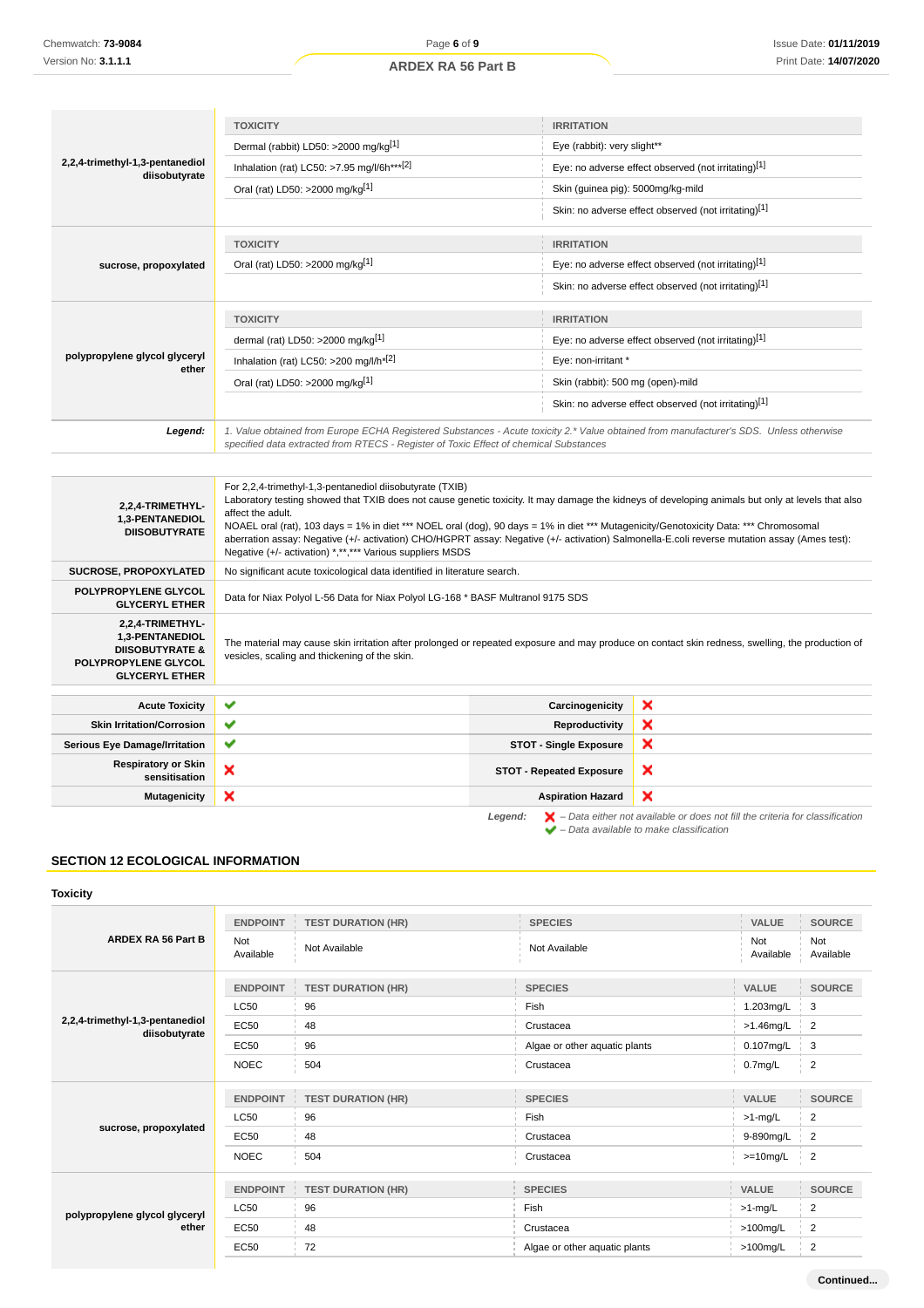|         | EC <sub>0</sub><br><b>NOEC</b> | 72<br>504                                                                                                                                                                                                                                                                                                                                                                                       | Algae or other aguatic plants<br>Crustacea | $>=100$ mg/L $\vert$ 2<br>$>=10$ mg/L 2 |  |
|---------|--------------------------------|-------------------------------------------------------------------------------------------------------------------------------------------------------------------------------------------------------------------------------------------------------------------------------------------------------------------------------------------------------------------------------------------------|--------------------------------------------|-----------------------------------------|--|
| Leaend: |                                | Extracted from 1. IUCLID Toxicity Data 2. Europe ECHA Registered Substances - Ecotoxicological Information - Aquatic Toxicity 3. EPIWIN Suite<br>V3.12 (QSAR) - Aquatic Toxicity Data (Estimated) 4. US EPA, Ecotox database - Aquatic Toxicity Data 5. ECETOC Aquatic Hazard Assessment<br>Data 6. NITE (Japan) - Bioconcentration Data 7. METI (Japan) - Bioconcentration Data 8. Vendor Data |                                            |                                         |  |

#### **DO NOT** discharge into sewer or waterways.

Harmful to aquatic organisms, may cause long-term adverse effects in the aquatic environment.

### **Persistence and degradability**

| Ingredient                                       | Persistence: Water/Soil | Persistence: Air |
|--------------------------------------------------|-------------------------|------------------|
| 2,2,4-trimethyl-1,3-pentanediol<br>diisobutyrate | <b>HIGH</b>             | <b>HIGH</b>      |

### **Bioaccumulative potential**

| Ingredient                                       | <b>Bioaccumulation</b> |
|--------------------------------------------------|------------------------|
| 2,2,4-trimethyl-1,3-pentanediol<br>diisobutyrate | $LOW (BCF = 1)$        |
| polypropylene glycol glyceryl<br>ether           | $LOW (BCF = 7)$        |

### **Mobility in soil**

| Ingredient                                       | <b>Mobility</b>      |
|--------------------------------------------------|----------------------|
| 2,2,4-trimethyl-1,3-pentanediol<br>diisobutyrate | LOW (KOC = $607.5$ ) |

## **SECTION 13 DISPOSAL CONSIDERATIONS**

#### **Waste treatment methods**

| <b>Product / Packaging disposal</b> | • Containers may still present a chemical hazard/ danger when empty.<br>▶ Return to supplier for reuse/ recycling if possible.<br>Otherwise:<br>If container can not be cleaned sufficiently well to ensure that residuals do not remain or if the container cannot be used to store the same<br>product, then puncture containers, to prevent re-use, and bury at an authorised landfill.<br>▶ Where possible retain label warnings and SDS and observe all notices pertaining to the product.<br>Legislation addressing waste disposal requirements may differ by country, state and/ or territory. Each user must refer to laws operating in their<br>area. In some areas, certain wastes must be tracked.<br>A Hierarchy of Controls seems to be common - the user should investigate:<br>▶ Reduction<br>$\triangleright$ Reuse<br>$\triangleright$ Recycling<br>• Disposal (if all else fails)<br>This material may be recycled if unused, or if it has not been contaminated so as to make it unsuitable for its intended use.<br>DO NOT allow wash water from cleaning or process equipment to enter drains.<br>It may be necessary to collect all wash water for treatment before disposal.<br>In all cases disposal to sewer may be subject to local laws and regulations and these should be considered first.<br>• Where in doubt contact the responsible authority.<br>▶ Recycle wherever possible or consult manufacturer for recycling options.<br>Consult State Land Waste Authority for disposal.<br>▶ Bury or incinerate residue at an approved site.<br>▶ Recycle containers if possible, or dispose of in an authorised landfill. |
|-------------------------------------|------------------------------------------------------------------------------------------------------------------------------------------------------------------------------------------------------------------------------------------------------------------------------------------------------------------------------------------------------------------------------------------------------------------------------------------------------------------------------------------------------------------------------------------------------------------------------------------------------------------------------------------------------------------------------------------------------------------------------------------------------------------------------------------------------------------------------------------------------------------------------------------------------------------------------------------------------------------------------------------------------------------------------------------------------------------------------------------------------------------------------------------------------------------------------------------------------------------------------------------------------------------------------------------------------------------------------------------------------------------------------------------------------------------------------------------------------------------------------------------------------------------------------------------------------------------------------------------------------------------------------------------------------|

Ensure that the hazardous substance is disposed in accordance with the Hazardous Substances (Disposal) Notice 2017

#### **Disposal Requirements**

Packages that have been in direct contact with the hazardous substance must be only disposed if the hazardous substance was appropriately removed and cleaned out from the package. The package must be disposed according to the manufacturer's directions taking into account the material it is made of. Packages which hazardous content have been appropriately treated and removed may be recycled.

The hazardous substance must only be disposed if it has been treated by a method that changed the characteristics or composition of the substance and it is no longer hazardous.

### **SECTION 14 TRANSPORT INFORMATION**

# **Labels Required**

| <b>Marine Poll</b><br>olilitant' | <b>NO</b>      |
|----------------------------------|----------------|
| <b>HAZCHEM</b>                   | Not Applicable |

### **Land transport (UN): NOT REGULATED FOR TRANSPORT OF DANGEROUS GOODS**

**Air transport (ICAO-IATA / DGR): NOT REGULATED FOR TRANSPORT OF DANGEROUS GOODS**

**Sea transport (IMDG-Code / GGVSee): NOT REGULATED FOR TRANSPORT OF DANGEROUS GOODS**

**Transport in bulk according to Annex II of MARPOL and the IBC code**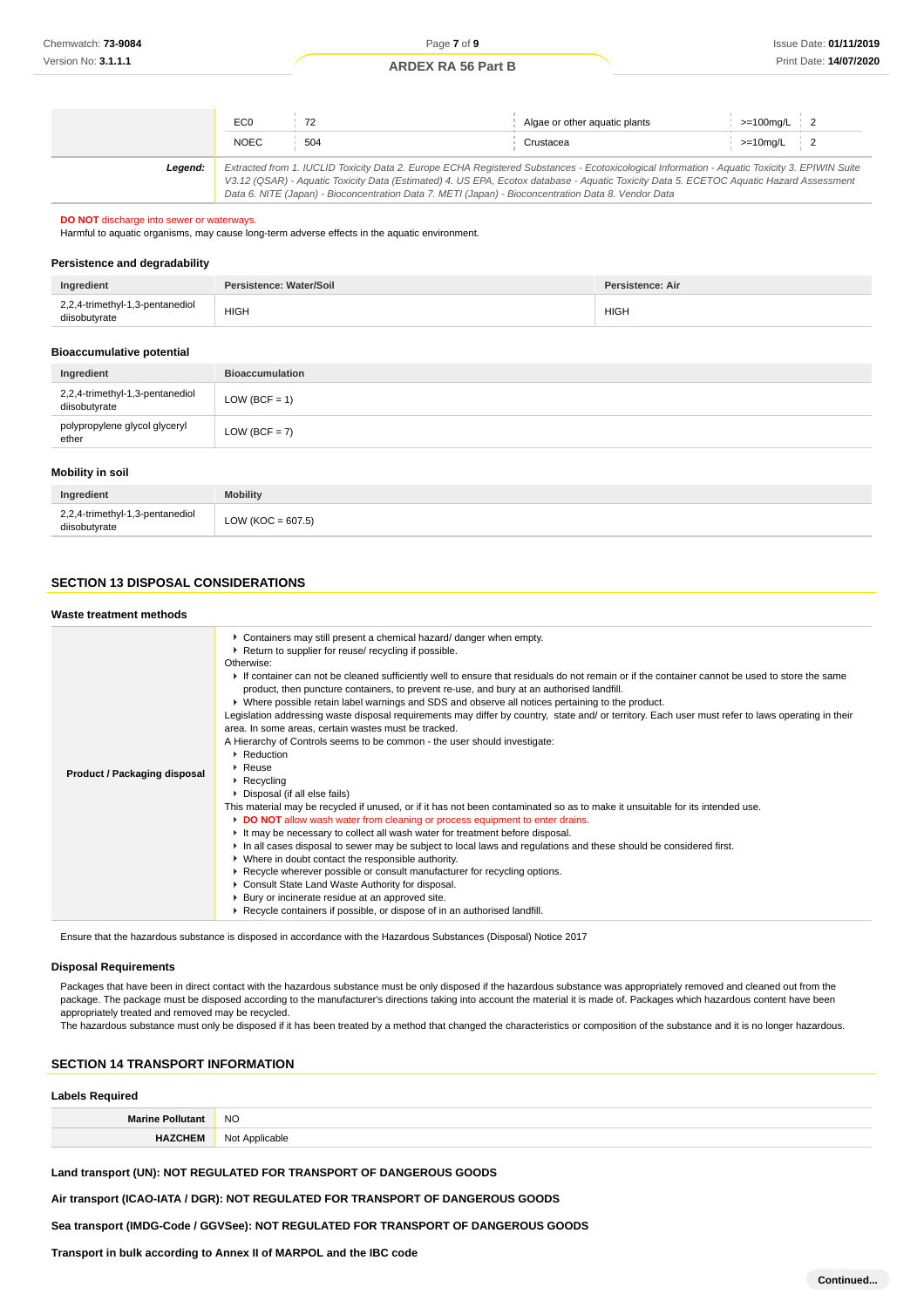Not Applicable

# **SECTION 15 REGULATORY INFORMATION**

# **Safety, health and environmental regulations / legislation specific for the substance or mixture**

This substance is to be managed using the conditions specified in an applicable Group Standard

| <b>HSR Number</b>                                                                                                                         | <b>Group Standard</b>                                                                                    |                                                                                                                      |  |
|-------------------------------------------------------------------------------------------------------------------------------------------|----------------------------------------------------------------------------------------------------------|----------------------------------------------------------------------------------------------------------------------|--|
| HSR002624                                                                                                                                 | N.O.S. (Subsidiary Hazard) Group Standard 2017                                                           |                                                                                                                      |  |
| HSR002535                                                                                                                                 | Gas Under Pressure Mixtures (Subsidiary Hazard) Group Standard 2017                                      |                                                                                                                      |  |
| HSR002596                                                                                                                                 | Laboratory Chemicals and Reagent Kits Group Standard 2017                                                |                                                                                                                      |  |
| HSR002530                                                                                                                                 | Cleaning Products (Subsidiary Hazard) Group Standard 2017                                                |                                                                                                                      |  |
| HSR002585                                                                                                                                 | Fuel Additives (Subsidiary Hazard) Group Standard 2017                                                   |                                                                                                                      |  |
| HSR002519                                                                                                                                 | Aerosols (Subsidiary Hazard) Group Standard 2017                                                         |                                                                                                                      |  |
| HSR002521                                                                                                                                 | Animal Nutritional and Animal Care Products Group Standard 2017                                          |                                                                                                                      |  |
| HSR002606                                                                                                                                 | Lubricants, Lubricant Additives, Coolants and Anti-freeze Agents (Subsidiary Hazard) Group Standard 2017 |                                                                                                                      |  |
| HSR002644                                                                                                                                 | Polymers (Subsidiary Hazard) Group Standard 2017                                                         |                                                                                                                      |  |
| HSR002647                                                                                                                                 | Reagent Kits Group Standard 2017                                                                         |                                                                                                                      |  |
| HSR002670                                                                                                                                 | Surface Coatings and Colourants (Subsidiary Hazard) Group Standard 2017                                  |                                                                                                                      |  |
| HSR002638                                                                                                                                 | Photographic Chemicals (Subsidiary Hazard) Group Standard 2017                                           |                                                                                                                      |  |
| HSR002565                                                                                                                                 | Embalming Products (Subsidiary Hazard) Group Standard 2017                                               |                                                                                                                      |  |
| HSR002578                                                                                                                                 | Food Additives and Fragrance Materials (Subsidiary Hazard) Group Standard 2017                           |                                                                                                                      |  |
| HSR002558                                                                                                                                 | Dental Products (Subsidiary Hazard) Group Standard 2017                                                  |                                                                                                                      |  |
| HSR002684                                                                                                                                 | Water Treatment Chemicals (Subsidiary Hazard) Group Standard 2017                                        |                                                                                                                      |  |
| HSR002573                                                                                                                                 | Fire Fighting Chemicals Group Standard 2017                                                              |                                                                                                                      |  |
| HSR100425                                                                                                                                 | Pharmaceutical Active Ingredients Group Standard 2017                                                    |                                                                                                                      |  |
| HSR002600                                                                                                                                 | Leather and Textile Products (Subsidiary Hazard) Group Standard 2017                                     |                                                                                                                      |  |
| HSR002571                                                                                                                                 | Fertilisers (Subsidiary Hazard) Group Standard 2017                                                      |                                                                                                                      |  |
| HSR002648                                                                                                                                 | Refining Catalysts Group Standard 2017                                                                   |                                                                                                                      |  |
| HSR002653                                                                                                                                 | Solvents (Subsidiary Hazard) Group Standard 2017                                                         |                                                                                                                      |  |
| HSR002544                                                                                                                                 | Construction Products (Subsidiary Hazard) Group Standard 2017                                            |                                                                                                                      |  |
| HSR002549                                                                                                                                 | Corrosion Inhibitors (Subsidiary Hazard) Group Standard 2017                                             |                                                                                                                      |  |
| HSR100757                                                                                                                                 | Veterinary Medicine (Limited Pack Size, Finished Dose) Standard 2017                                     |                                                                                                                      |  |
| HSR100758                                                                                                                                 | Veterinary Medicines (Non-dispersive Closed System Application) Group Standard 2017                      |                                                                                                                      |  |
| HSR100759                                                                                                                                 |                                                                                                          | Veterinary Medicines (Non-dispersive Open System Application) Group Standard 2017                                    |  |
| HSR100580                                                                                                                                 | Tattoo and Permanent Makeup Substances Group Standard 2017                                               |                                                                                                                      |  |
| HSR002612                                                                                                                                 | Metal Industry Products (Subsidiary Hazard) Group Standard 2017                                          |                                                                                                                      |  |
| HSR002503                                                                                                                                 | Additives, Process Chemicals and Raw Materials (Subsidiary Hazard) Group Standard 2017                   |                                                                                                                      |  |
| HSR002552                                                                                                                                 | Cosmetic Products Group Standard 2017                                                                    |                                                                                                                      |  |
|                                                                                                                                           | 2,2,4-TRIMETHYL-1,3-PENTANEDIOL DIISOBUTYRATE IS FOUND ON THE FOLLOWING REGULATORY LISTS                 |                                                                                                                      |  |
| New Zealand Approved Hazardous Substances with controls                                                                                   |                                                                                                          | New Zealand Hazardous Substances and New Organisms (HSNO) Act - Classification                                       |  |
| of Chemicals                                                                                                                              | New Zealand Hazardous Substances and New Organisms (HSNO) Act - Classification                           | of Chemicals - Classification Data<br>New Zealand Inventory of Chemicals (NZIoC)                                     |  |
|                                                                                                                                           |                                                                                                          |                                                                                                                      |  |
|                                                                                                                                           | SUCROSE, PROPOXYLATED IS FOUND ON THE FOLLOWING REGULATORY LISTS                                         |                                                                                                                      |  |
| New Zealand Inventory of Chemicals (NZIoC)                                                                                                |                                                                                                          |                                                                                                                      |  |
|                                                                                                                                           | POLYPROPYLENE GLYCOL GLYCERYL ETHER IS FOUND ON THE FOLLOWING REGULATORY LISTS                           |                                                                                                                      |  |
| New Zealand Approved Hazardous Substances with controls<br>New Zealand Hazardous Substances and New Organisms (HSNO) Act - Classification |                                                                                                          | New Zealand Hazardous Substances and New Organisms (HSNO) Act - Classification<br>of Chemicals - Classification Data |  |
| of Chemicals                                                                                                                              |                                                                                                          | New Zealand Inventory of Chemicals (NZIoC)                                                                           |  |
| <b>Hazardous Substance Location</b>                                                                                                       |                                                                                                          |                                                                                                                      |  |
|                                                                                                                                           | Subject to the Health and Safety at Work (Hazardous Substances) Regulations 2017.                        |                                                                                                                      |  |
|                                                                                                                                           |                                                                                                          |                                                                                                                      |  |
| Jozend Clos                                                                                                                               | Quantity beyond which controls apply for closed                                                          | Quantity beyond which controls apply when use occurring in open                                                      |  |

**Hazard Class containers containers** Not Applicable Not Applicable Not Applicable Not Applicable Not Applicable Not Applicable

# **Certified Handler**

Subject to Part 4 of the Health and Safety at Work (Hazardous Substances) Regulations 2017.

| <b>Class of substance</b> | <b>Quantities</b> |
|---------------------------|-------------------|
| Not Applicable            | Not Applicable    |

Refer Group Standards for further information